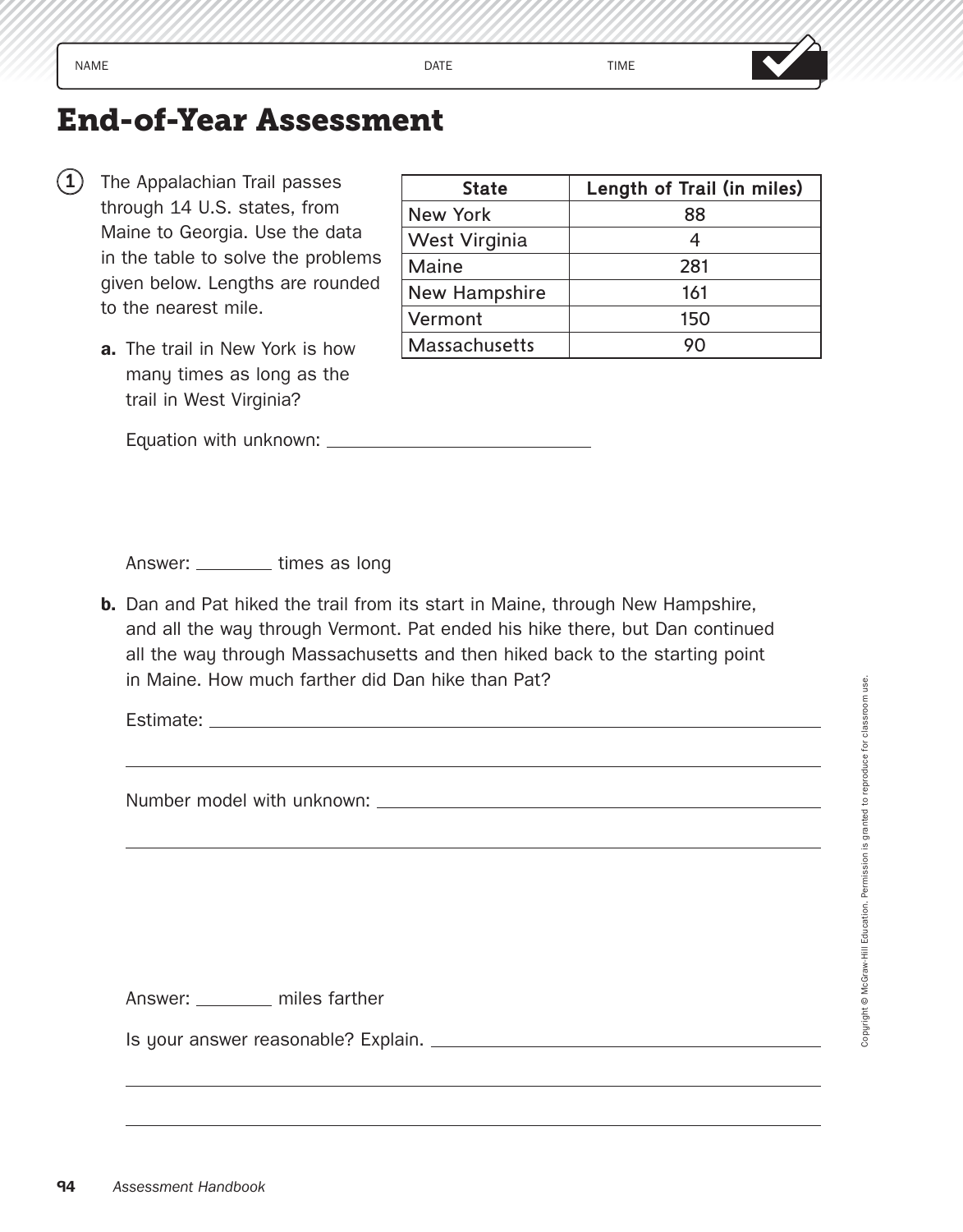|                   | <b>NAME</b> |                                                                                                                                                                                               | <b>DATE</b> | <b>TIME</b>            |
|-------------------|-------------|-----------------------------------------------------------------------------------------------------------------------------------------------------------------------------------------------|-------------|------------------------|
|                   |             | <b>End-of-Year Assessment (continued)</b>                                                                                                                                                     |             |                        |
| $\bf(2)$          |             | The rule for the pattern below is multiply each counting number by 9.<br>9, 18, 27, 36, 45, 54, 63, 72, 81, 90, 99, 108, 117, 126, 135                                                        |             |                        |
|                   |             | <b>a.</b> Starting with $16 * 9$ , write the next 5 numbers in the pattern.                                                                                                                   |             |                        |
|                   |             |                                                                                                                                                                                               |             |                        |
| $\left( 3\right)$ |             | a. Alexander wrote down a 6-digit whole number.<br>When he rounded it to the hundreds place, the answer was 1,000,000.<br>Circle the number(s) below that might have been Alexander's number. |             |                        |
|                   |             | 959,999<br>999,957                                                                                                                                                                            | 998,945     | 999,999                |
|                   |             | <b>b.</b> Is $9 \mid 100,000s] + 5 \mid 10,000s] + 9 \mid 1,000s] + 9 \mid 100s] + 5 \mid 10s] + 9 \mid 1s]$<br>equivalent to any of the numbers in Problem 3a? _______                       |             |                        |
|                   |             | c. Select two numbers in Problem 3a and record a number sentence using $\leq$ , $=$ , or $\geq$ .                                                                                             |             |                        |
|                   |             | d. How many times greater is the value of the 5 in 999,957 than in 998,945?                                                                                                                   |             |                        |
| (4)               |             | Solve using U.S. traditional addition or subtraction. Show your work.                                                                                                                         |             |                        |
|                   |             |                                                                                                                                                                                               |             |                        |
|                   |             |                                                                                                                                                                                               |             |                        |
|                   |             |                                                                                                                                                                                               |             |                        |
|                   |             |                                                                                                                                                                                               |             |                        |
|                   |             |                                                                                                                                                                                               |             | End-of-Year Assessment |
|                   |             |                                                                                                                                                                                               |             |                        |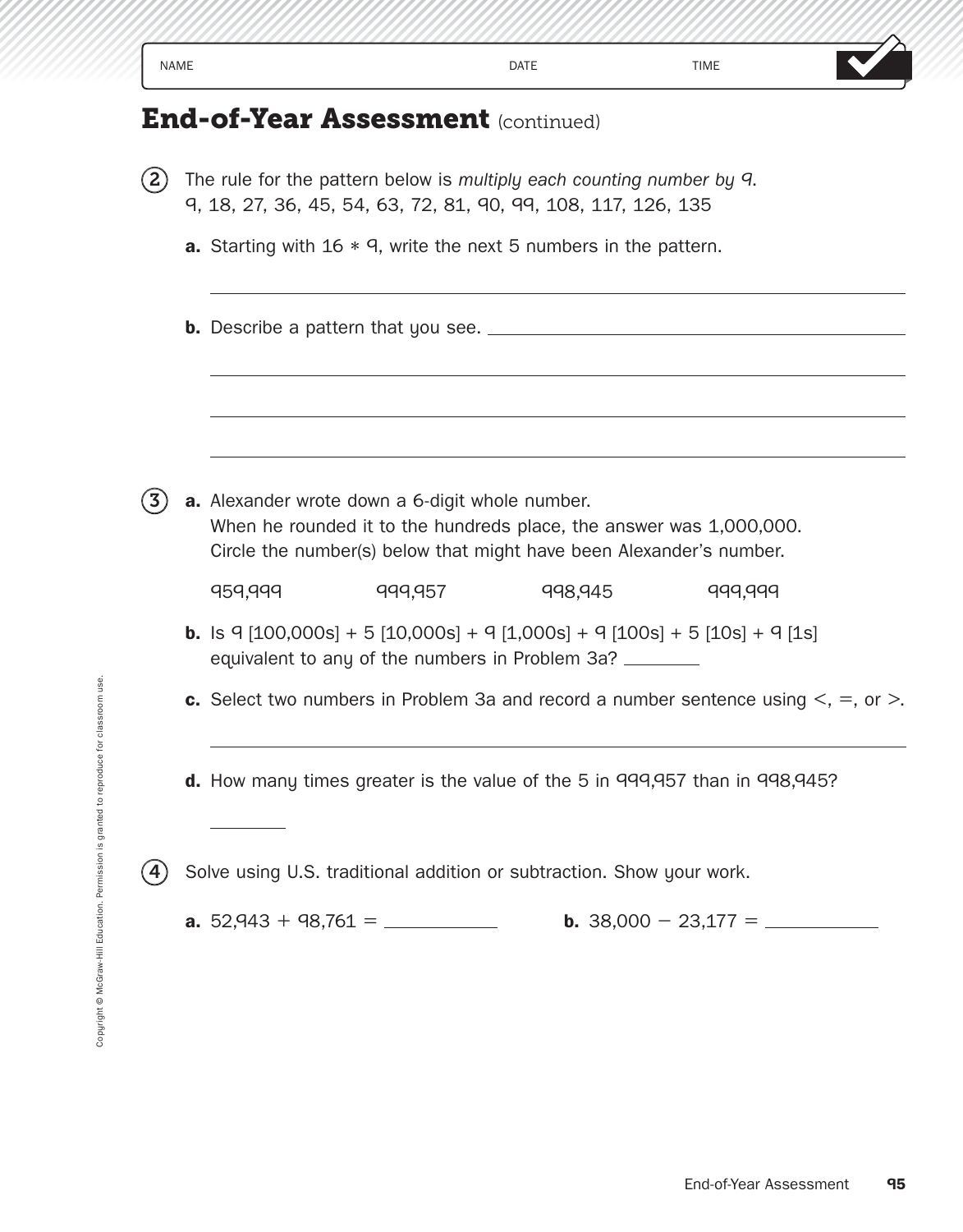## **End-of-Year Assessment** (continued)

(5) Solve. Show your work in the space provided.

| <b>a.</b> $38 * 27 = \_$ |  |
|--------------------------|--|
|                          |  |
|                          |  |
|                          |  |
|                          |  |
|                          |  |
|                          |  |
|                          |  |

- $(6)$  Joel's dishwasher uses about 7 gallons of water each time he uses it. He ran his dishwasher every day for several weeks, using a total of 217 gallons of water.
	- **a.** For how many days did Joel use his dishwasher?

Answer: \_\_\_\_\_\_\_\_ days

**b.** How many quarts of water were used all together? \_\_\_\_\_\_\_\_ quarts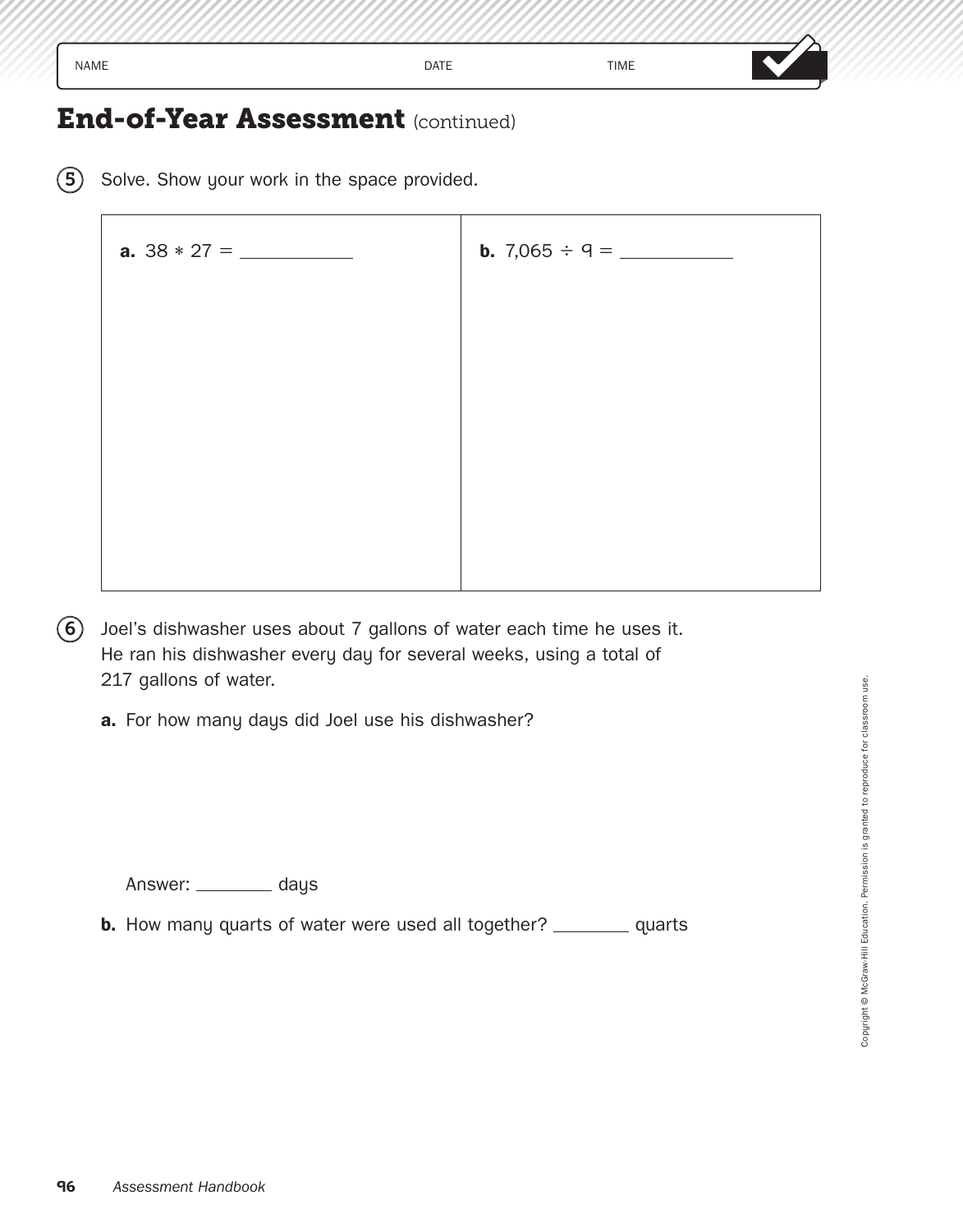| <b>NAME</b>                              | <b>DATE</b>                                                                                                                                                                                                                                 | <b>TIME</b> |  |
|------------------------------------------|---------------------------------------------------------------------------------------------------------------------------------------------------------------------------------------------------------------------------------------------|-------------|--|
|                                          | <b>End-of-Year Assessment</b> (continued)                                                                                                                                                                                                   |             |  |
|                                          | Maricella measured the wingspans of several different dragonflies                                                                                                                                                                           |             |  |
|                                          | to the nearest $\frac{1}{8}$ inch. Below are the measures she recorded:                                                                                                                                                                     |             |  |
|                                          | $2\frac{7}{8}$ , $2\frac{5}{8}$ , $2\frac{1}{2}$ , $2\frac{3}{4}$ , $2\frac{5}{8}$ , $2\frac{3}{8}$ , $2\frac{3}{8}$ , $3\frac{1}{8}$ , $2\frac{7}{8}$ , $3\frac{1}{8}$ , $3\frac{1}{4}$ , $2\frac{1}{8}$ , $2\frac{1}{4}$ , $2\frac{5}{8}$ |             |  |
| a. Plot the data on the line plot below. |                                                                                                                                                                                                                                             |             |  |
|                                          | Include a title and label the horizontal axis.                                                                                                                                                                                              |             |  |
| Title:                                   |                                                                                                                                                                                                                                             |             |  |
|                                          |                                                                                                                                                                                                                                             |             |  |
|                                          |                                                                                                                                                                                                                                             |             |  |
|                                          |                                                                                                                                                                                                                                             |             |  |
|                                          |                                                                                                                                                                                                                                             |             |  |
|                                          |                                                                                                                                                                                                                                             |             |  |

Use the line plot to answer the following questions. Show your work in the space provided.

**b.** What is the combined length of the wingspan measures that are greater than  $2\frac{1}{8}$  inches and less than  $2\frac{5}{8}$  inches? \_\_\_\_\_\_\_\_ in.

**c.** What is the difference between the longest and shortest wingspans? \_\_\_\_\_\_\_ in.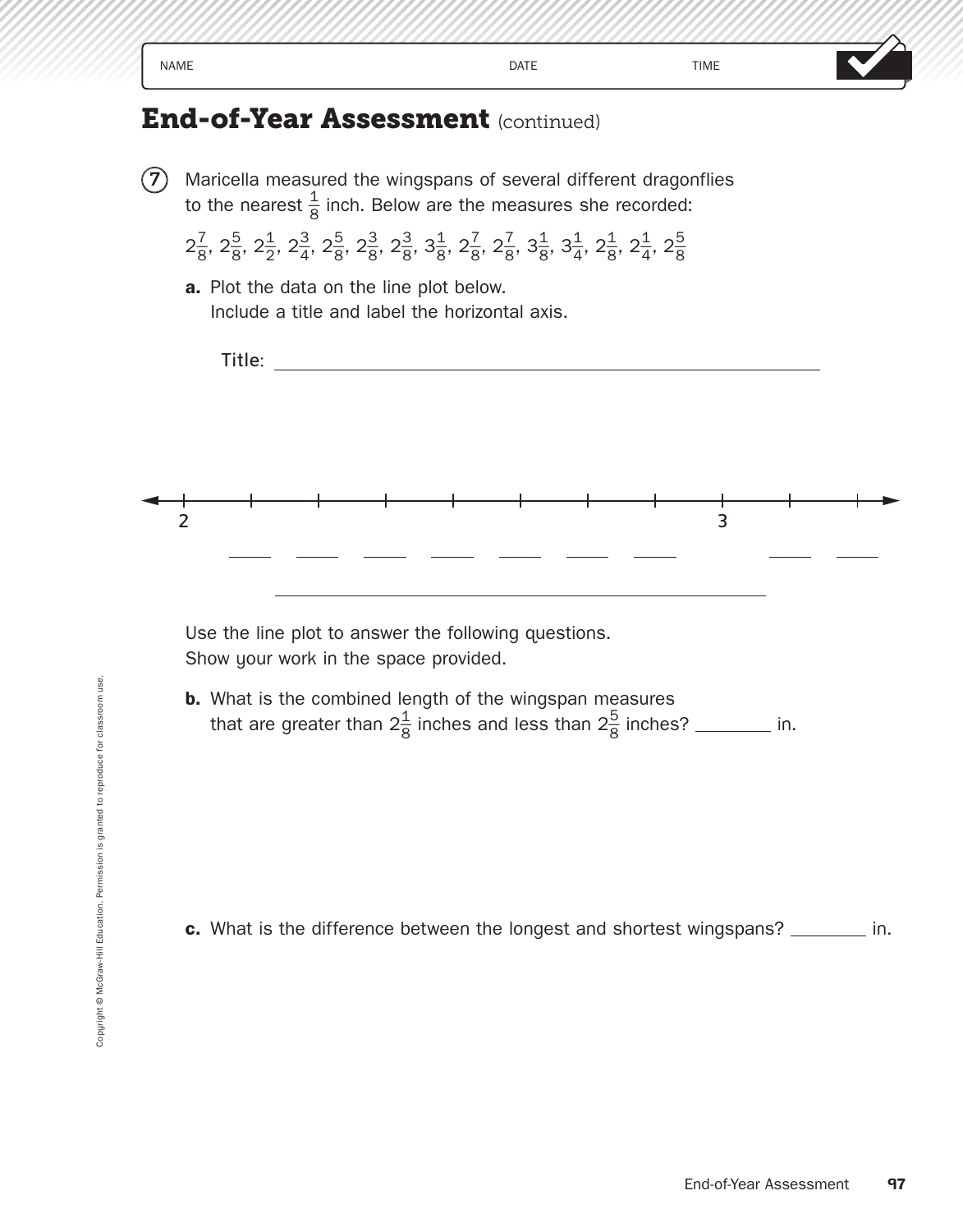| <b>NAME</b> |                                                                                                                                                                                                                                 | DATE                | <b>TIME</b> |  |
|-------------|---------------------------------------------------------------------------------------------------------------------------------------------------------------------------------------------------------------------------------|---------------------|-------------|--|
|             | <b>End-of-Year Assessment (continued)</b>                                                                                                                                                                                       |                     |             |  |
|             | <b>a.</b> Write $\lt$ , $=$ , or $\gt$ .<br>$\frac{8}{10}$ $\frac{4}{5}$                                                                                                                                                        | Whole<br>red circle |             |  |
|             | <b>b.</b> Explain how you know your answer to Problem 8a is correct.                                                                                                                                                            |                     |             |  |
|             | <b>c.</b> $\frac{1}{12} < \frac{1}{2}$                                                                                                                                                                                          |                     |             |  |
|             | d. Explain how you know your answer to Problem 8c is correct.                                                                                                                                                                   |                     |             |  |
|             | <b>a.</b> Calvin adds 3 fractions to get an answer of $\frac{1}{2}$ .<br>What might his equation be?<br>Equation: _                                                                                                             |                     |             |  |
|             | <b>b.</b> Evan subtracts 2 fractions to get an answer of $\frac{3}{4}$ .<br>What might his equation be?                                                                                                                         |                     |             |  |
|             | Decompose, or break down, $\frac{q}{10}$ into two different sums of fractions<br>with the same denominator. Record each decomposition with an equation.<br>Then justify each decomposition by coloring the parts of the circle. |                     |             |  |
|             |                                                                                                                                                                                                                                 |                     |             |  |
|             |                                                                                                                                                                                                                                 |                     |             |  |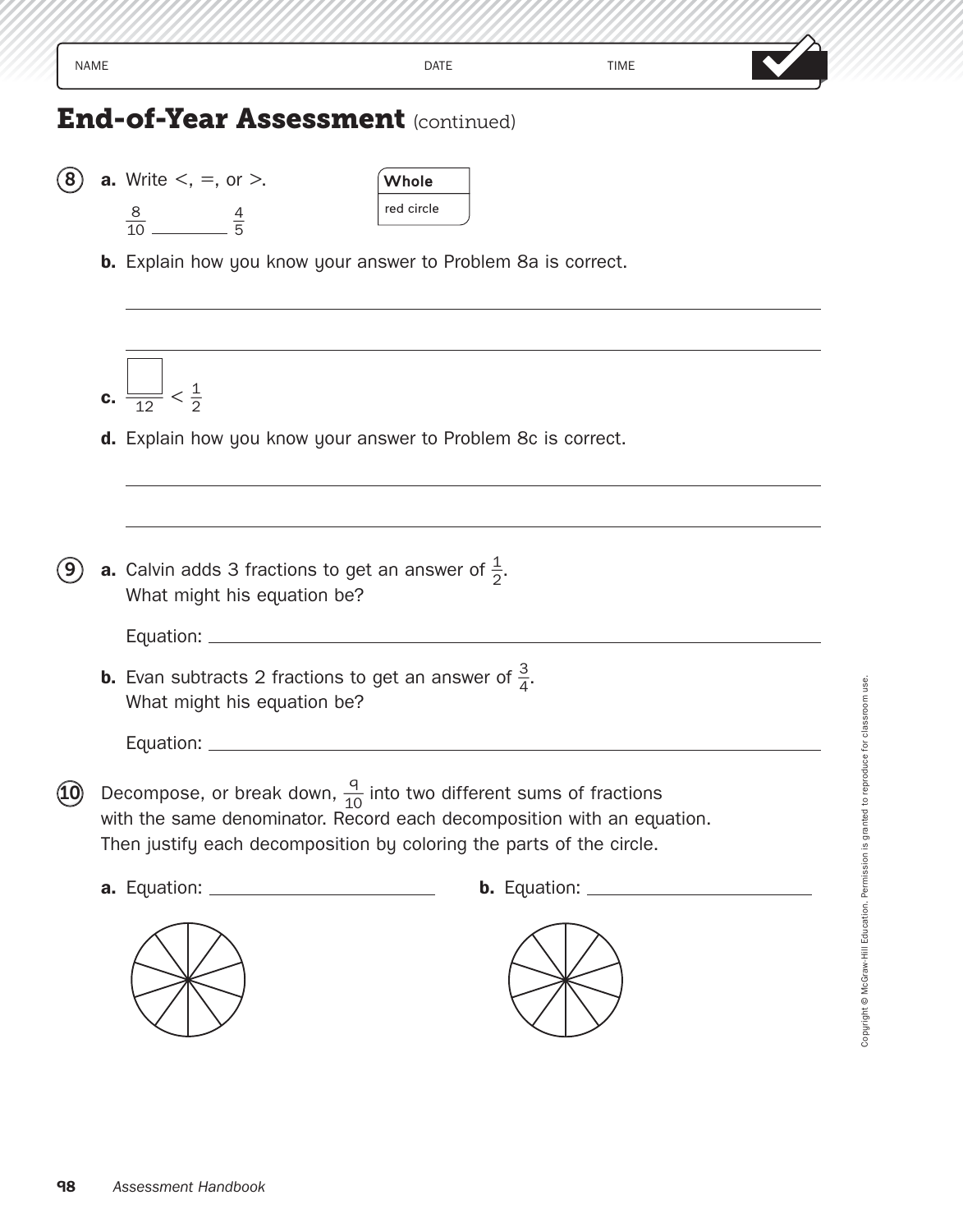| <b>NAME</b>                               | <b>DATE</b> | <b>TIME</b> |  |
|-------------------------------------------|-------------|-------------|--|
| <b>End-of-Year Assessment (continued)</b> |             |             |  |
| Whole<br>grid                             |             |             |  |

**a.** Write seven-tenths as a decimal and as a fraction.

Decimal: Fraction:

Decimal: \_\_\_\_\_\_\_\_<br>**b.** Write  $\frac{7}{100}$  as a decimal and in words.

Decimal: Words:

- **c.** Write a number sentence using  $\lt$ ,  $=$ , or  $\gt$ to compare the decimals in Problems 11a and 11b.
- **d.** Explain how you know your number sentence for Problem 11c is correct.
- **e.** Add the fractions from Problems 11a and 11b. Show your work.

Answer: \_\_\_\_\_\_\_\_\_

**f.** Color part of the grid to show your answer to Problem 11e.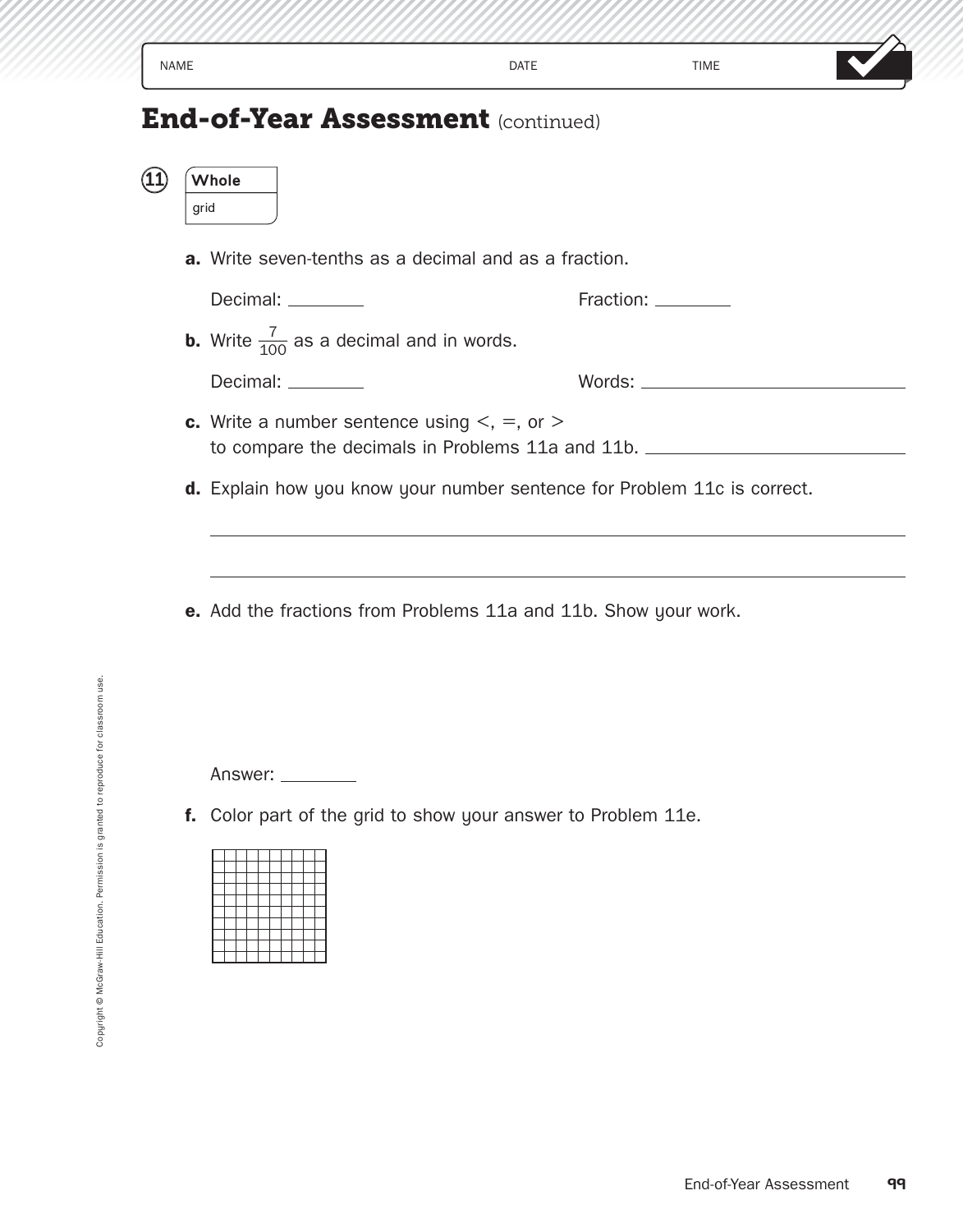## **End-of-Year Assessment** (continued)

 $(12)$  Use a formula to find the perimeter of the rectangle. Show your work in the space provided.



Perimeter: \_\_\_\_\_\_\_\_ meters

Number sentence with unknown:

 $(13)$  Use a formula to find the area of the rectangle. Show your work in the space provided.



Area: \_\_\_\_\_\_\_\_\_ square inches

Number sentence with unknown:

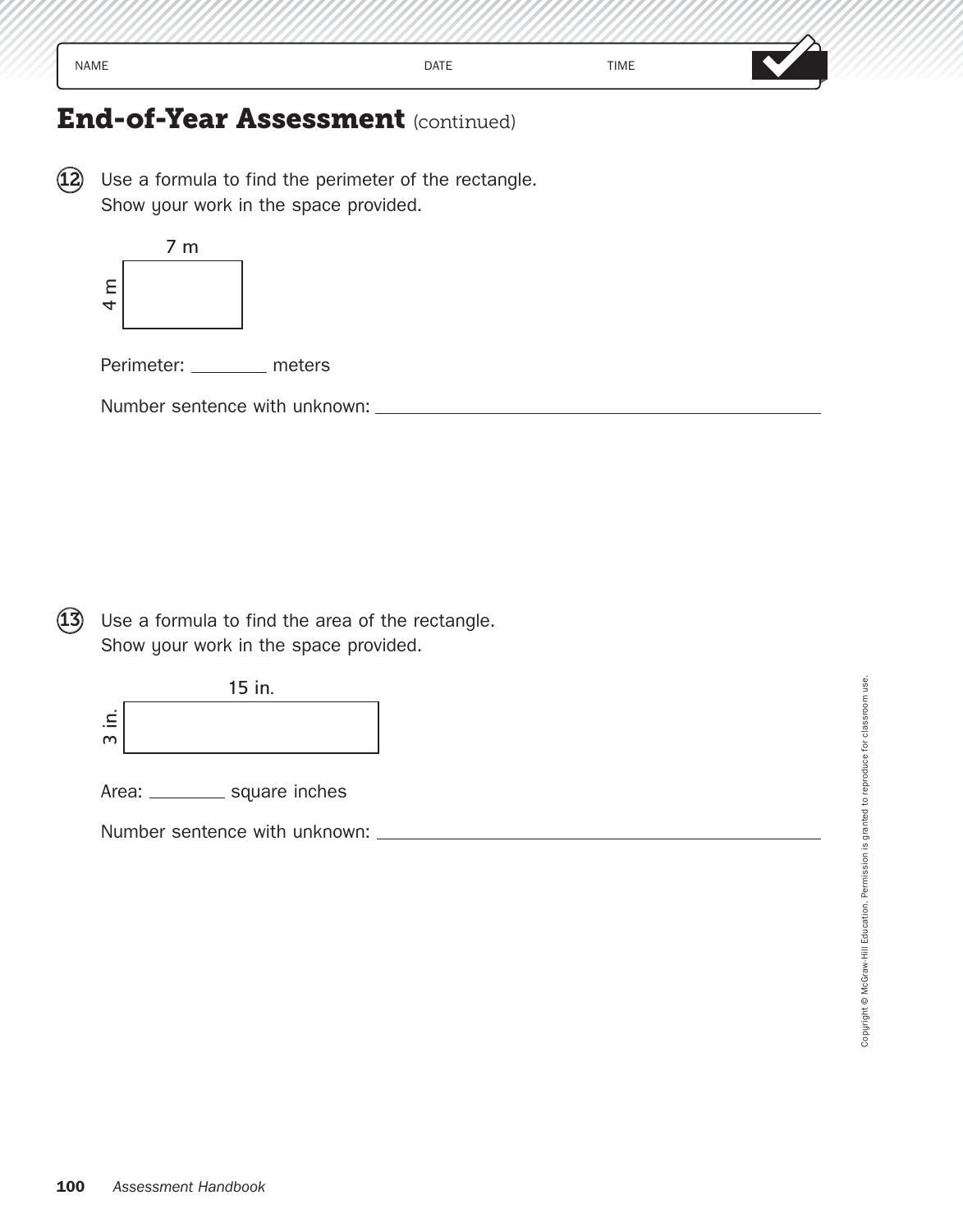| <b>NAME</b>                                                 |                           | <b>DATE</b>                                                     | <b>TIME</b>                            |                                 |
|-------------------------------------------------------------|---------------------------|-----------------------------------------------------------------|----------------------------------------|---------------------------------|
|                                                             |                           | <b>End-of-Year Assessment (continued)</b>                       |                                        |                                 |
|                                                             |                           | Use a protractor to complete the following.                     |                                        |                                 |
| a.<br>$\boldsymbol{X}$                                      |                           | Y<br>of 150°.                                                   | <b>b.</b> Draw an angle with a measure |                                 |
|                                                             | Measure of $\angle XYZ$ : | $\circ$<br>c. Is $\angle XYZ$ acute, right, or obtuse? $\angle$ |                                        |                                 |
|                                                             |                           |                                                                 |                                        |                                 |
| Find the unknown angle measure.<br>Do not use a protractor. | $\circ$                   |                                                                 |                                        | $\overline{\mathbf{?}}$<br>115° |
| Answer:<br>16)                                              |                           | Draw an example of each object in the boxes.                    |                                        |                                 |
| line                                                        |                           | point                                                           | obtuse angle                           |                                 |
| ray                                                         |                           | acute angle                                                     | line segment                           |                                 |
|                                                             |                           |                                                                 |                                        |                                 |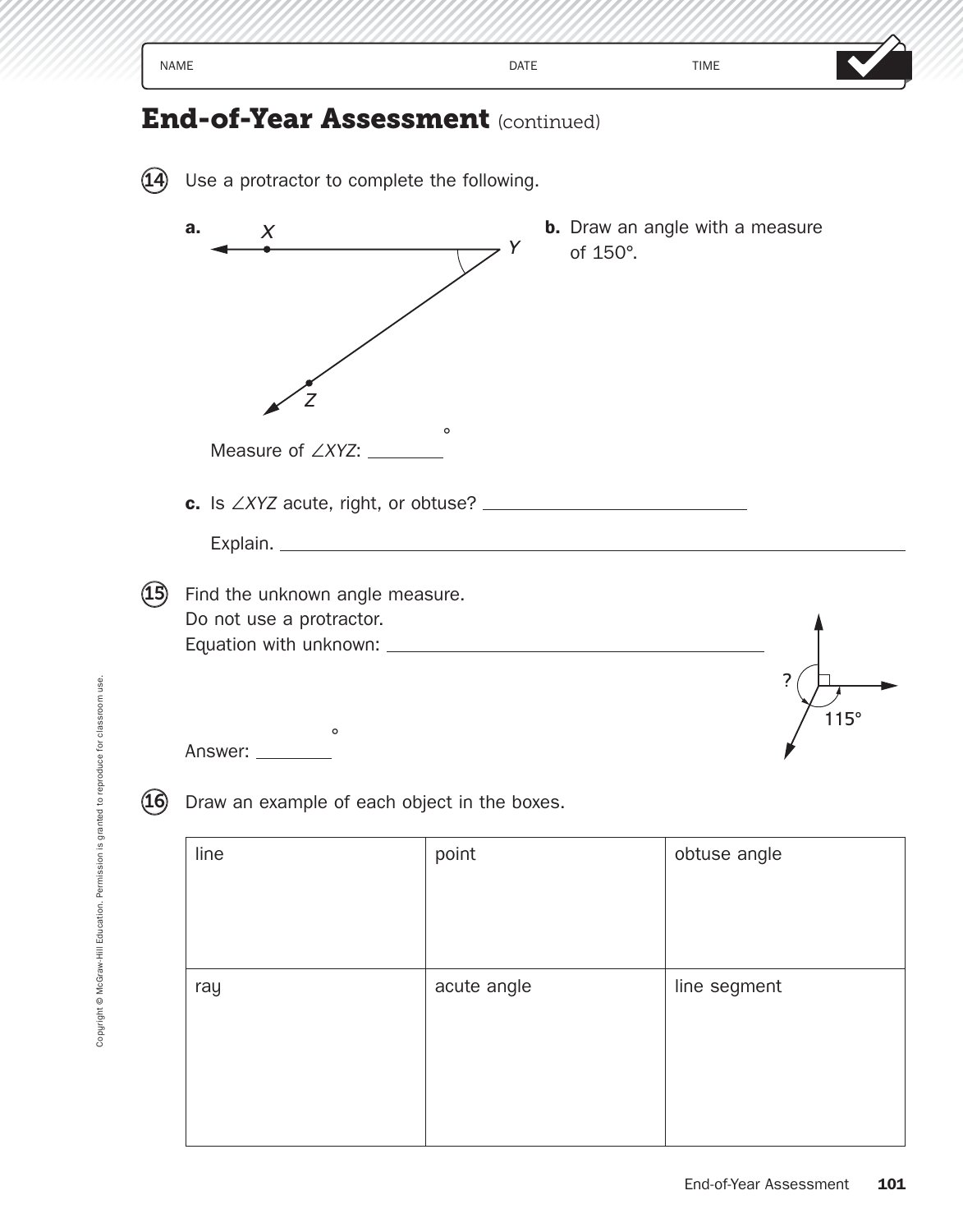| <b>NAME</b>                                                                    | <b>DATE</b>   | <b>TIME</b>                                                                       |  |
|--------------------------------------------------------------------------------|---------------|-----------------------------------------------------------------------------------|--|
| <b>End-of-Year Assessment (continued)</b>                                      |               |                                                                                   |  |
|                                                                                |               |                                                                                   |  |
|                                                                                |               |                                                                                   |  |
| a. Circle the polygon that has:<br>2 pairs of parallel sides<br>4 right angles | 1 right angle | <b>b.</b> Draw an "X" over the polygon that has:<br>1 pair of perpendicular sides |  |
|                                                                                |               |                                                                                   |  |

 $(18)$  Amy drew a shape and showed it to her teacher. Her teacher said the shape had exactly 2 lines of symmetry.

**a.** Circle the shape below that might have been the one Amy drew.







- **b.** Draw the 2 lines of symmetry on Amy's shape.
- **c.** Explain how you know which shape is Amy's.